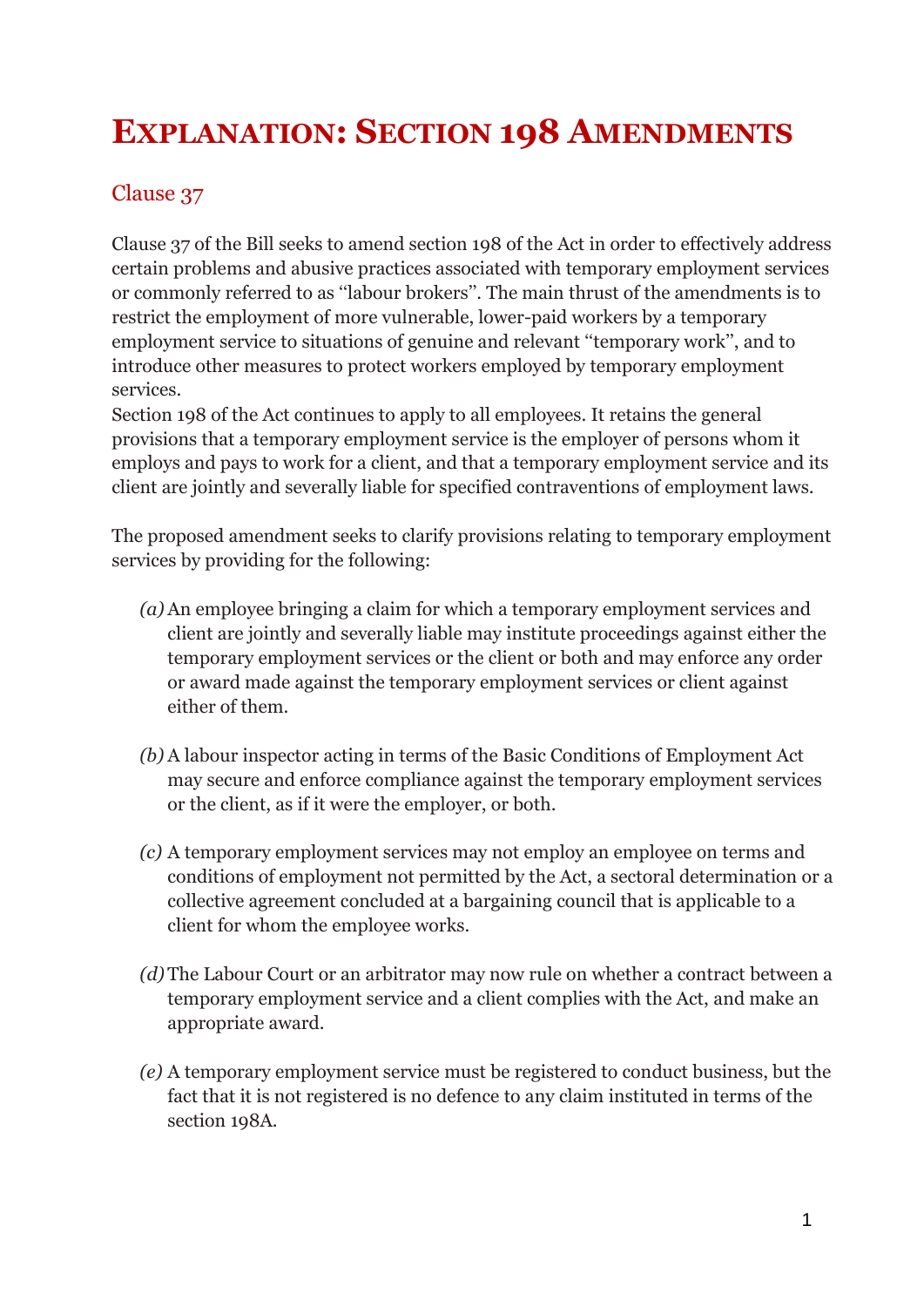*(f)* A temporary employment service must provide an employee it assigns to a client with written particulars of employment that comply with section 29 of the Basic Conditions of Employment Act, when the employee commences employment.

## Clause 38

Clause 38 of the Bill seeks to insert sections 198A to 198D. The proposed section 198A seeks to introduce additional protection for employees who earn on or below the threshold prescribed in terms of section 6(3) of the Basic Conditions of Employment Act. For the purposes of the Act, employees are treated as the employees of the client if they work for a period in excess of three months. The only exception to this is employees who work as a substitute for an employee of the client who is temporarily absent. Temporary services may also be regulated by a collective agreement concluded in a bargaining council, a sectoral determination, or a Ministerial notice.

To prevent abuse of the three-month period that constitutes temporary work, the section provides that a termination by temporary employment services of an employee's assignment with a client for the purpose of avoiding deemed employment by the client constitutes a dismissal. This means that the fairness of the termination of an assignment may be challenged in terms of the Act. Employees deemed under this provision to be employees of the client must be treated on the whole not less favourably than employees of the client who perform the same or similar work, unless there is a justifiable reason for different treatment. This means, for example, that if an employee's procured by a temporary employment service for a client for three months, but is kept on after the expiry of the three-month period, then that employee must, unless there is a justifiable reason for different treatment, be paid the same wages and benefits as the client's other employees who are performing the same or similar work.

Like section 198A, the proposed section 198B introduces additional protection for Employees who earn on or below the threshold prescribed in terms of section 6(3) of the Basic Conditions of Employment Act. This section does not apply to employees who are employed in terms of a statute, sectoral determination or collective agreement that permits the conclusion of a fixed term contract. In addition, and in order to accommodate new and small businesses, the section does not apply to:

- *(a)* an employer that employs less than 10 employees; or
- *(b)* an employer that employs less than 50 employees and whose business has been in operation for less than two years.

These exclusions do not apply if the employer conducts more than one business or the business was formed by the division or dissolution for any reason of an existing business.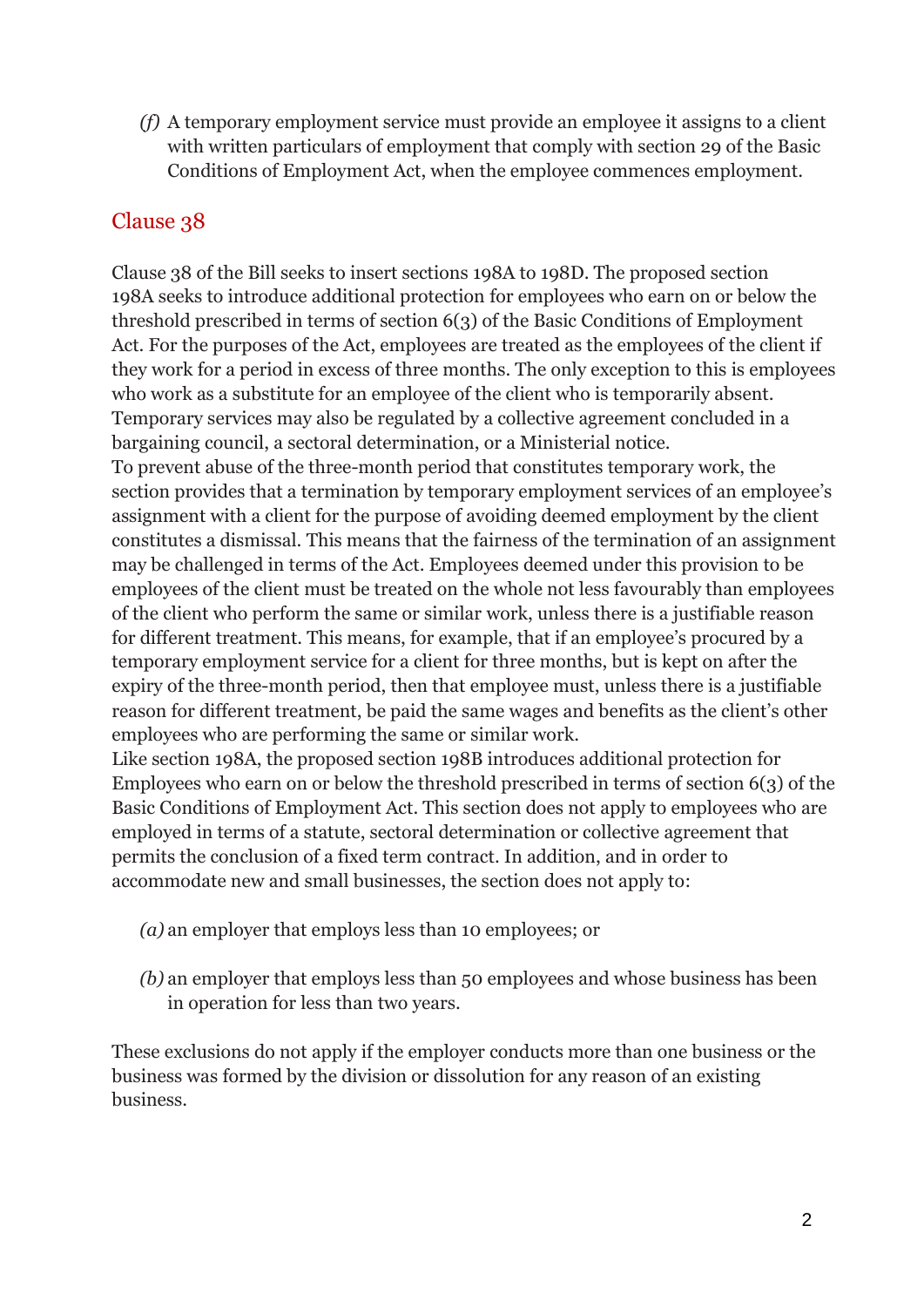An employer is permitted to employ an employee to whom this proposed amendment applies on a fixed term contract or successive fixed term contracts for up to three months. An employee may be employed on a fixed term contract for a longer period if the nature of the work for which the employee is engaged is of a limited or definite duration or the employer can demonstrate any other justifiable reason for fixing the term of the contract. The period of three months may be varied by a sectoral determination or a collective agreement concluded at a bargaining council. The proposed amendment provides a non-exhaustive list of justifiable reasons for fixing the term of a contract, which include the following:

- *(a)* An employee to whom the section applies who is employed for a period longer than three months is deemed to be employed for an indefinite period unless the nature of the work is of a limited or definite duration or the employer can demonstrate any other justifiable reason for fixing the term of the contract.
- *(b)* An employer who employs an employee to whom the section applies on a fixed term contract or who renews or extends a fixed term contract, must do so in writing and must state the reason that justifies the fixed term nature of the employment contract.
- *(c)* An employer bears an onus to prove in any relevant proceedings that there is a justifiable reason for fixing the term of the contract and that the term was agreed.
- *(d)* The proposed amendments provide the following additional protection for certain specified employees:
	- *I.* An employee employed on a fixed term contract for more than three months (or any other period determined by a sectoral determination or collective agreement concluded at a bargaining council) must be treated on the whole not less favourably than an employee on an indefinite contract performing the same or similar work, unless there is a justifiable reason for treating the employee differently. What may constitute a justifiable reason for this purpose is dealt with in section 198D.
	- *II.* An employer must provide an employee employed on a fixed term contract with the same access to opportunities to apply for vacancies as it provides to an employee employed on an indefinite contract of employment.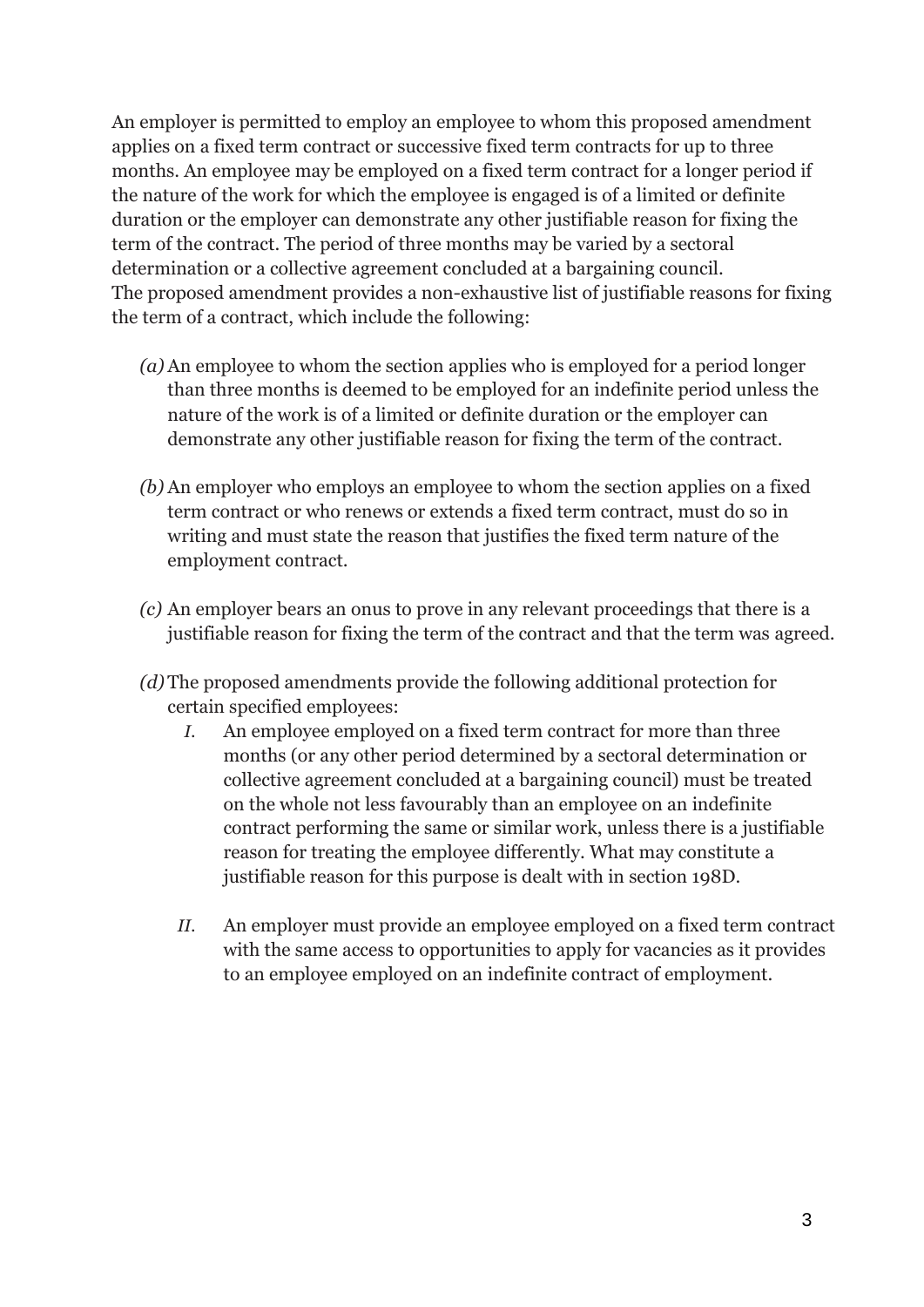*III.* If a fixed term of longer than 24 months can be justified under the section, the employer must, on expiry of the contract and subject to the terms of any collective agreement regulating the issue, pay the employee one week's remuneration for each completed year of the contract. An employee is not entitled to payment in terms of subsection (10) if, prior to the expiry of the fixed-term contract, the employer offers the employee employment or procures employment for the employee with a different employer which commences no later than 30 days after expiry of the contract and on the same or similar terms.

The proposed section 198C seeks to regulate the work of vulnerable part-time employees by reflecting the provisions regulating part-time employees in the European Union, and the ILO Convention on Part-time Work (Convention 175, 1994). Similar to the proposed sections 198A and 198B, section 198C applies only to employees who earn on or below the threshold prescribed in terms of section 6(3) of the Basic Conditions of Employment Act. This provision does not apply to employees who ordinarily work less than 24 hours a month, or during the first three months of employment. In order to accommodate new and small businesses this section does not apply to:

*(a)* an employer that employs less than 10 employees; and

*(b)* an employer that employs less than 50 employees and whose business has been in operation for less than two years, unless the employer conducts more than one business or the business was formed by the division or dissolution for any reason of an existing business.

The proposed amendment seeks to define part-time and comparable full-time employees, and requires employers to:

- *(a)* Treat part-time employees on the whole not less favourably than comparable fulltime employees doing the same or similar work, unless there is a justifiable reason for different treatment. What constitutes a justifiable reason for differentiation is dealt with in section 198D.
- *(b)* Provide part-time employees with access to training and skills development that is on the whole not less favourable than the access applicable to comparable fulltime employees.
- *(c)* Provide part-time employees with the same access to opportunities to apply for vacancies as full-time employees.